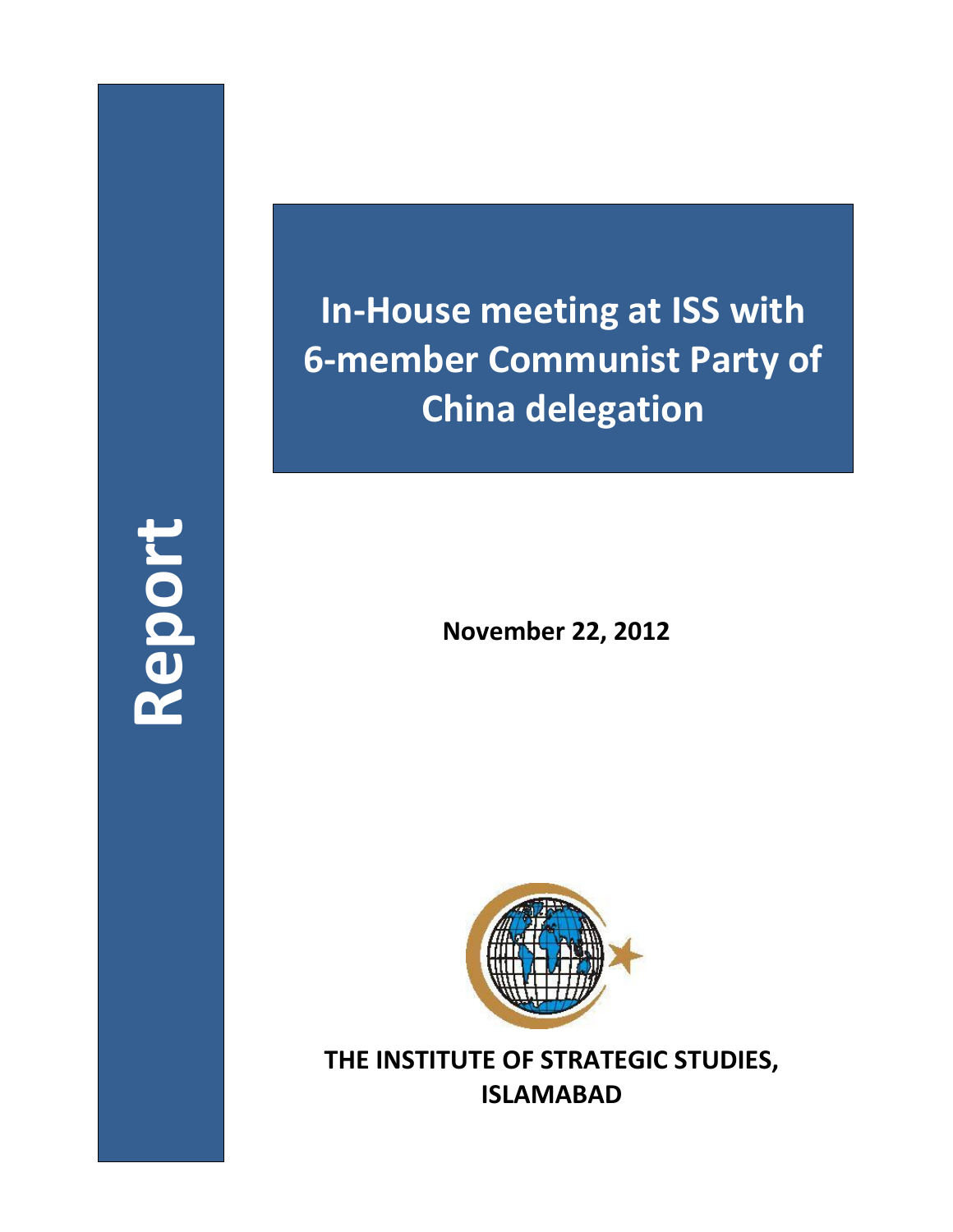## **In-House meeting at ISS with 6-member Communist Party of China delegation**

The relationship between China and Pakistan is growing stronger than ever and these relations are considered unique in the world of international affairs. This was stated by Li Junru, former Vice President, Central Party School of the Communist Party of China (CPC), who visited the Institute of Strategic Studies, Islamabad for on In-house meeting on November 22, 2012. He quoted Deng's saying that "Sino-Pak friendship is eternal" and that Pakistani leadership repeatedly stressed that China-Pakistan friendship is "higher than Himalayas and deeper than the ocean". We believe that the government and the people of China and Pakistan will promote traditional friendship and enhance bilateral strategic cooperation to enter into a new historical phase of development.

Other members of the CPC delegation included Huang Huaguang, Director General, Research Office, International Department of CPC (IDCPC); Zhang Yansheng, Secretary General, Academic Committee, National Development & Reform Commission & former Director, Institute for International Economics Research; Zhang Guanping, Deputy Division Chief, Research Office, IDCPC; Liang Bihan, Assistant Secretary, Bureau I, IDCPC and Tang Yu (F), English Translator, Coordination Bureau, IDCPC

Earlier, the Director General, Institute of Strategic Studies, Ambassador (Retd.) Ashraf Jehangir Qazi expressed his deep gratitude to the distinguished members of the Chinese delegation and extended them a warm welcome. He said that the visit by the delegation to Pakistan came at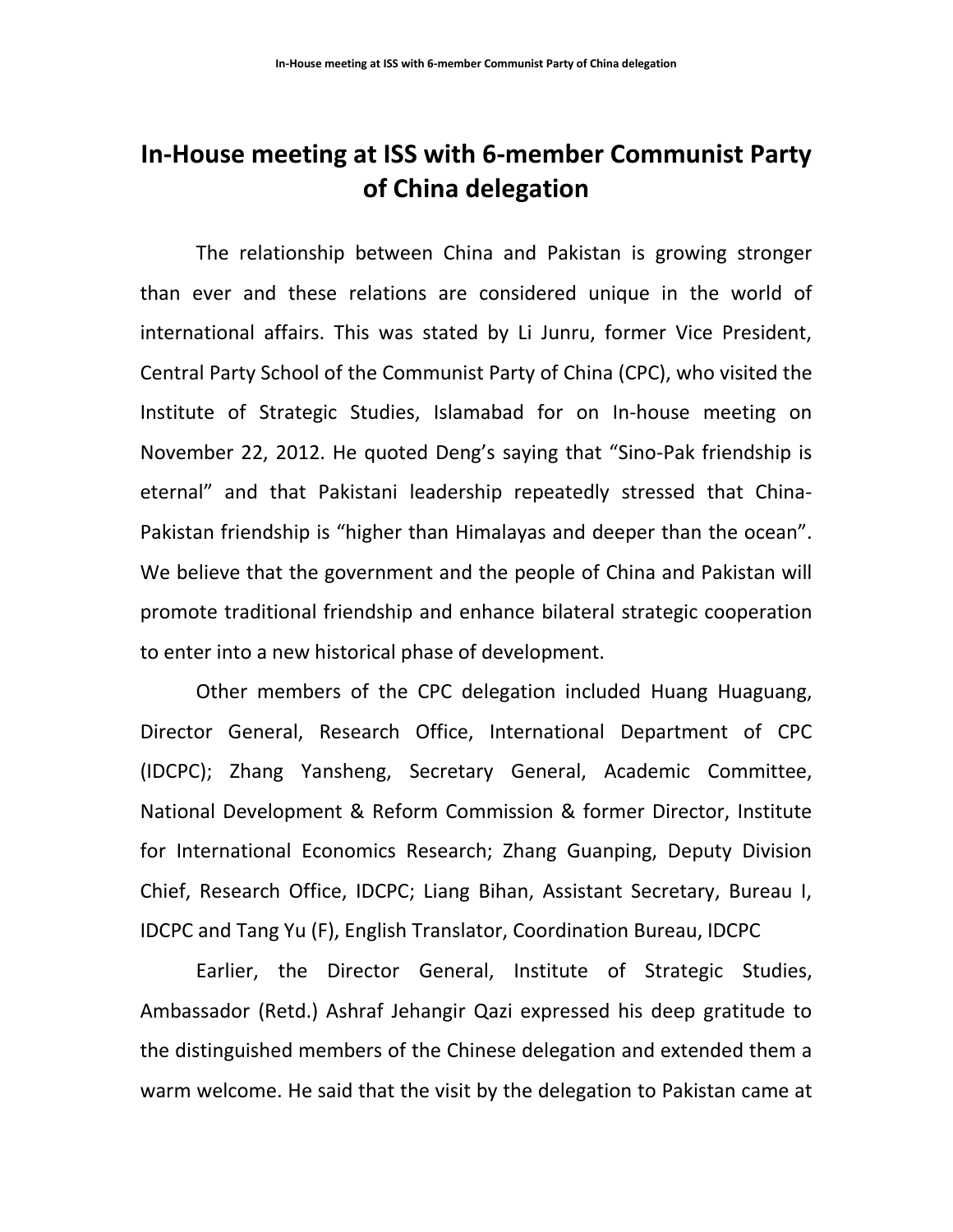a historic time when a new leadership has been elected in China, and we hope that the new leadership would enhance our bilateral relations at the highest level. Furthermore, he criticized the current US election campaign in which both candidates gave negative perceptions about China that was totally unrealistic. On the situation in the Middle East, he condemned the Israel attack on Palestine. He claimed that although US soft power is declining, yet it wants to maintain its military supremacy in the world which has made world peace fragile. He referred to President Obama's recent visit to Myanmar which shows their long-term interest in the Asia-Pacific region.

Mr. Li Junru, highlighted the prime role of  $18<sup>th</sup>$  Congress of the Communist Party of China (CPC), and said that the CPC completed its most comprehensive transfer of power in more than six decades of rule and unveiled a new leadership headed by [Xi Jinping.](http://topics.nytimes.com/top/reference/timestopics/people/x/xi_jinping/index.html?inline=nyt-per) Furthermore, he said that China's political reforms appear to be remarkably conservative; seemingly in line with old-fashioned Marxist doctrines and that the path of socialism with Chinese characteristics would be followed by the new leadership. He said that the  $18<sup>th</sup>$  Congress meeting got worldwide attention and the leaders of the world sent congratulatory messages to China on the successful change of leadership. We also received the congratulatory message from all political parties of Pakistan and we respect Pakistan's best wishes towards Chinese nation.

Elaborating the goals of the  $18<sup>th</sup>$  Congress, Mr Junru explained that it emphasized solution of domestic issues and that the Chinese people are very satisfied of these proceedings. A post Congress survey was conducted in which more than 80% people believed that the new leadership has the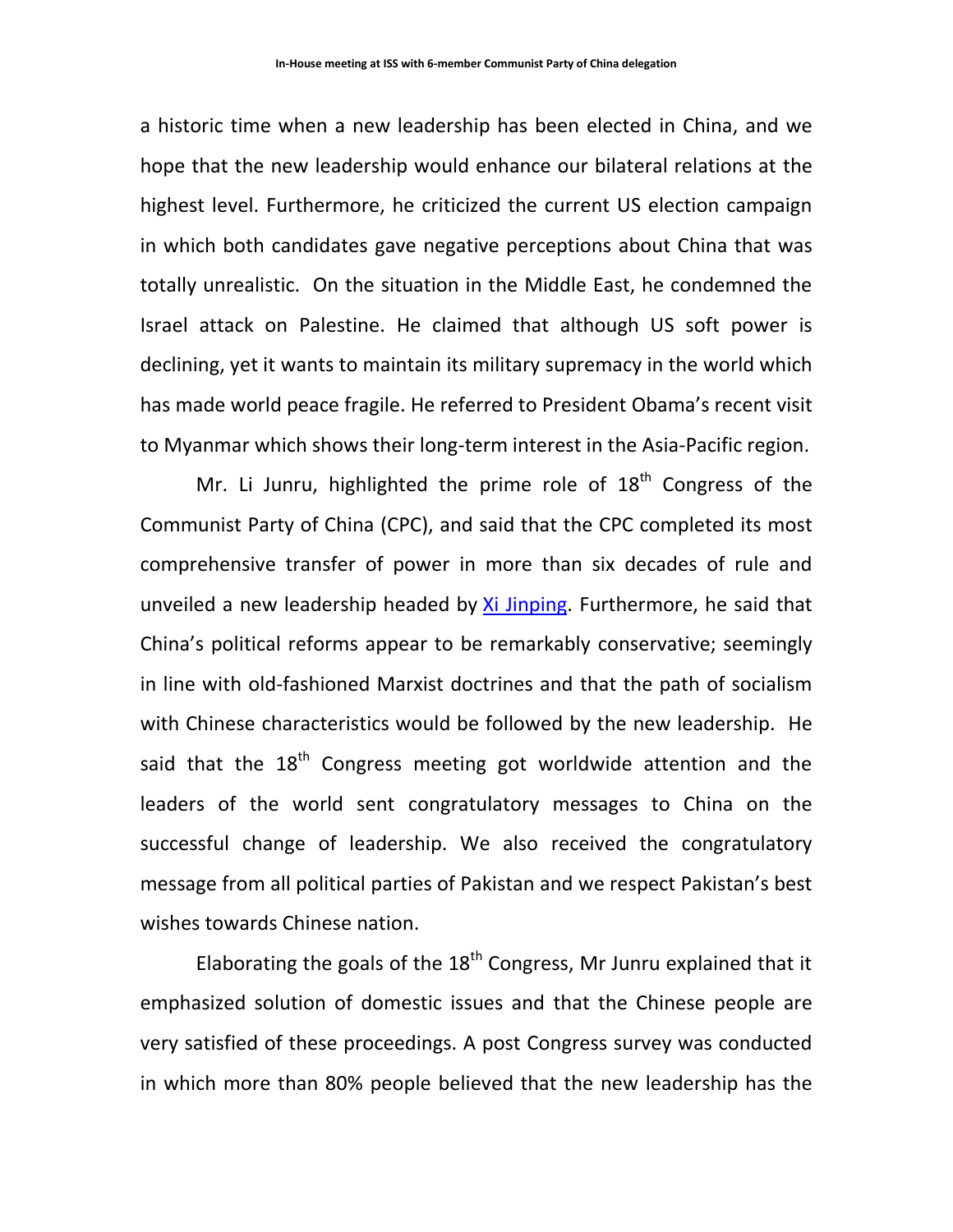capacity to resolve the issues and lead the country in the right direction. More than 85% said that they have seen improvement in their daily life that would continue in the future. He believed that China's development can bring positive changes for the world, domestically China's economy is back on the track and we hope that we would be stronger in the future.

Furthermore, he emphasized that Chinese government is adopting the mechanism of consultations with experts, which was started during Jiang Zemin's government and that this mechanism is providing better understating on many policy matters and issues. He said that after his election as a president, Xi Jinping constituted a committee and that committee will submit their reports on many issues. For time to time that committee would brief president and make the friendly policies for the Chinese people. He said that the newly elected government is committed to fight against corruption which was deep-rooted at almost every level in the country.

According to Mr Junru, China believes in peaceful coexistence and would not involve itself in any conflict inside and outside the region, but it would enhance its strategic capabilities. In the contemporary world, China has been facing more challenges then opportunities that is why it needs to adopt concrete policies to tackle those challenges. Furthermore, he said that US has long-term and high profile interests in the region and we are well aware of these developments. Keeping in views these developments, China will make assertive policies for its defense. US would not leave Asia and is planning to get airbases in the region which would bring fatal consequences for the regional countries. Pacific Ocean is large and it is not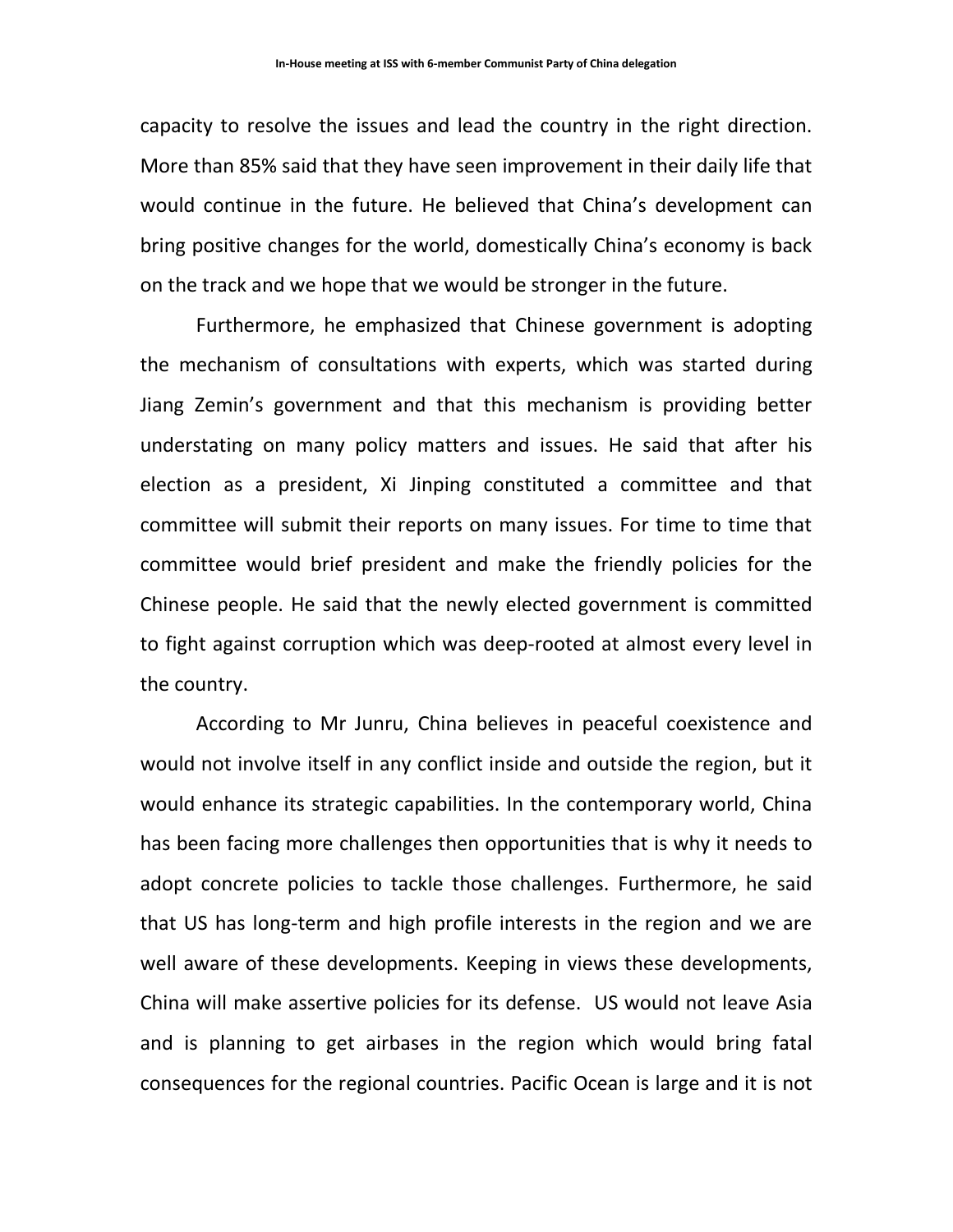possible for any single country to take control over it, US presence is always there, but we are not afraid of its presence. We hope that US would respect our interests in the region; we are the part of G-20 and would continue to work together. We refused the idea of G-2 and are not interested in this kind of notion which was presented by the US in 2011. China is the second largest economy and largest developing country in the world, and both China and US can work together for the peace and stability of the world.

He said that Chinese economy does not match with that of the US and we have much dissimilarities, such as history, cultural legacy and huge population. If US imposes trade restrictions on China that would not only affect the whole world, but the US too could lose a huge market. We hope it would not do this, China is not in competition with the US, and wants to see a peaceful and harmonious world. We have no intentions of competing with the US, and, neither do we want to lead the world.

We have disputes with some neighboring countries, but we believe in peaceful negotiations in order to create a new kind of friendly relations with the regional countries, and make sure that they would respect our interests. The force structure of our military together with its emerging military doctrine would be aimed at supporting China's "core interests" including long-term political unity with Taiwan, and protection of China's territorial and maritime claims in both the East and the South China Sea.

Mr Junru said that the  $18<sup>th</sup>$  Congress of the CPC has adopted five goals for future plans, which include developing a prosperous society; new amendments in party's constitution; new layout for economic, political and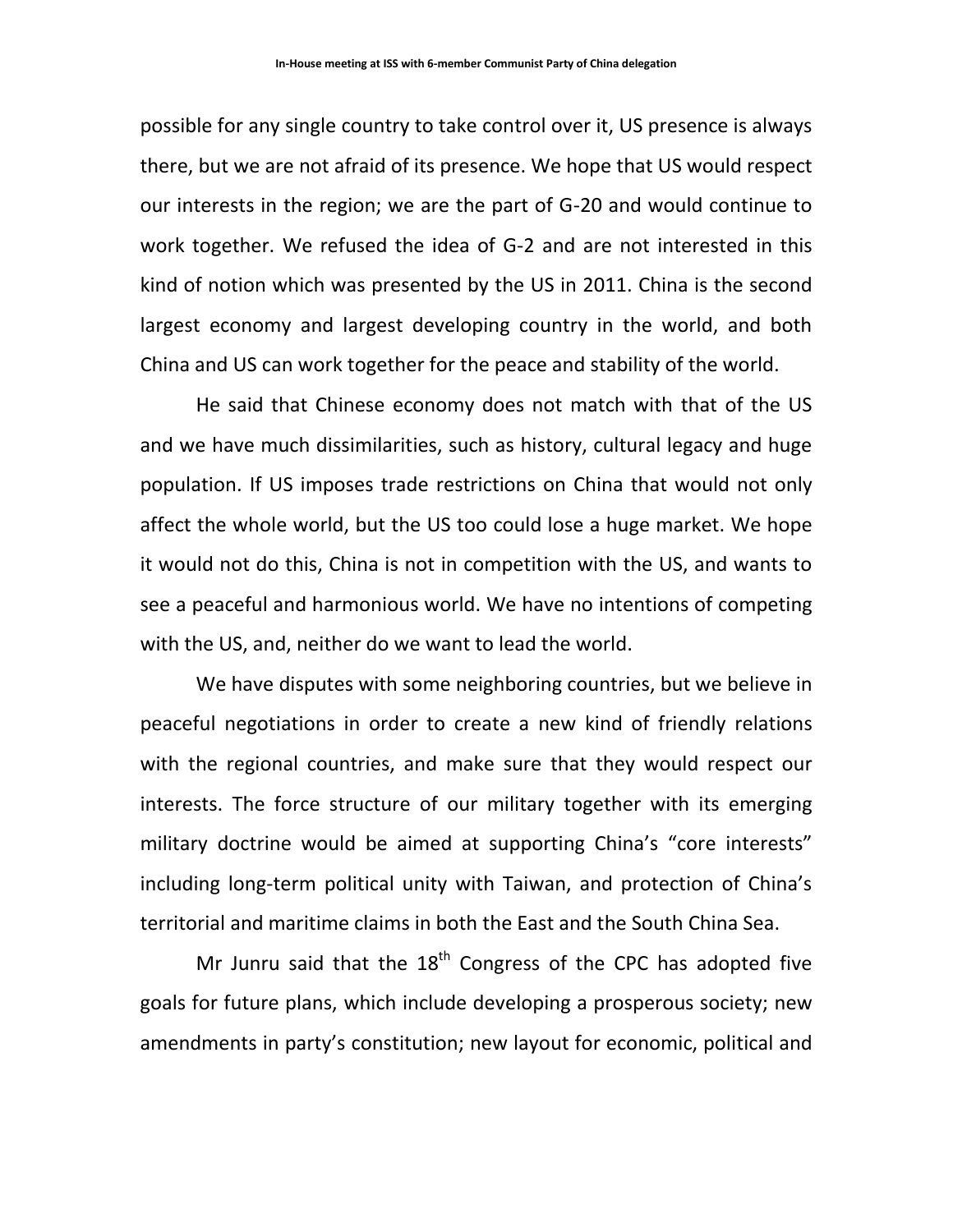cultural development; comprehensive reforms for better relations between market and the government; and party's scientific development.

On economic side he said that China has developed a vision for 2020, in which it will try to enhance itsr GDP to US\$8000 which would be almost double compared to 2010. China would also focus on scientific research and address the climate change in effective manner because it feels that this has become a non-conventional threat to economic prosperity. He further elaborated that in 'Vision 2020' China would focus on enhancing the living standards of the people and would try to eliminate corruption inside the party. President Xi Jinping has made it clear that we should try to provide better standard of life for everyone and we have a vision for a bright future. Xi Jinping is very optimistic about the Chinese progress and his government will adopt more market-oriented strategies in which the relationship between business community and the state would flourish in order to ensure that more business comes to China.

Responding to a question, Mr Junru said that we have adopted the correct path to lead our people from poverty to prosperity and we would continue these steps in the future. We have serious concerns over the social gap, which is widening with the passage of time and we are trying to reduce that gap. There are more than 200 million indigenous migrant worker and they are earning well as compare to other rural workers. Shanghai and other coastal areas are already full with migrants. We admit that there is wealth gap but they are getting better life standards. We don't give high expectations to people and tell them that China is a developing country and we assure that gradually their wages would increase.